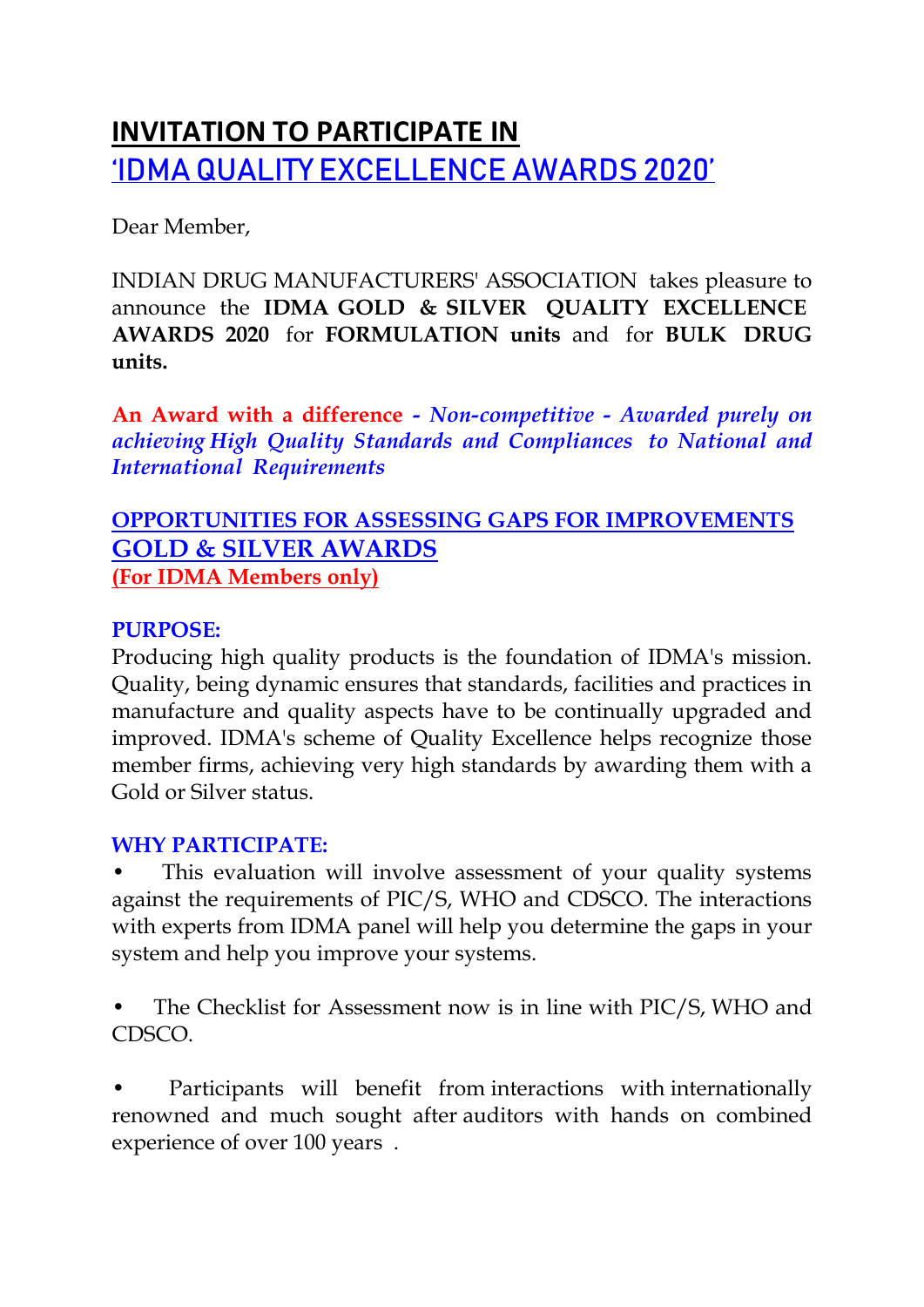Expert unbiased advise from 2 or 3 assessors of international repute.

• Every participating company will get a Participation Certificate.

#### **ELIGIBILITY:**

• It is essential that the participating units have been in production for no less than 1 year and at the time of the visit by the panellists, almost all sections should be running.

• There will be no restriction on the number of production units of a member company and also on the participation of the past winners of the IDMA Quality Excellence Awards, who are requested to participate to prove continual improvement.

# **AWARDS: GOLD AWARDS & SILVER AWARDS**

#### **THESE AWARDS/SCHEMES ARE NOT COMPETITIVE BETWEEN UNITS**

The Scheme endeavours to identify firms with the best facilities and not the best companies among the participants. The number of Awards is not limited!

## **NOMINATION:**

**The entry forms is attached herewith** and has to be returned fully completed with the appropriate entry fees by demand draft, **on or before 1st October 2020.** 

The acceptance of the entries for participation/inspection will be at the discretion of the panel of experts, whose decision will be final.

#### **ENTRY FEE:**

Each participating company will have to pay the Entry Fee per Production unit/ Plant based on Company Total Annual Turnover: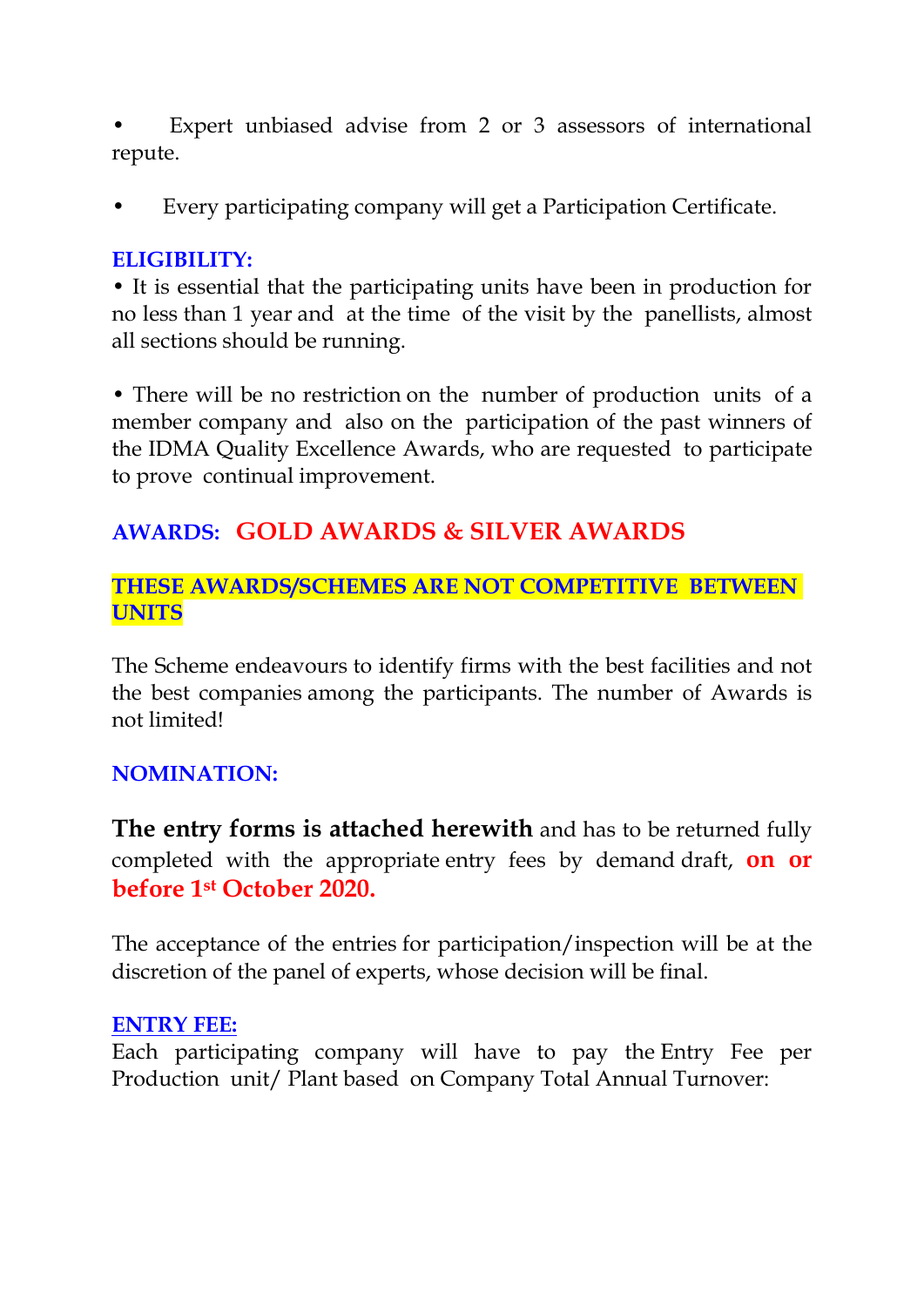# **FORMULATIONS & BULK DRUGS UNITS**

| SR.            | <b>CATEGORY ENTRY</b>                | <b>FEES PER</b>      |
|----------------|--------------------------------------|----------------------|
| NO.            |                                      | <b>PARTICIPATING</b> |
|                |                                      | <b>UNIT</b>          |
| 1              | Companies with Total Annual turnover | $Rs.20,000 (+GST)$   |
|                | upto Rs.50 Crores                    |                      |
| $\overline{2}$ | Companies with Total Annual turnover | $Rs.30,000/-(+GST)$  |
|                | between Rs.50 crores - Rs.100 crores |                      |
| 3              | Companies with Total Annual turnover | $Rs.50,000/-(+GST)$  |
|                | above Rs.100 crores                  |                      |

## **SELECTION:**

The panel of experts will consist of a number of selected individuals with vast hands on knowledge and experience in Plant, Production and Quality & Regulatory Affairs will visit the participating units between **1st October 2020 to 30th November 2020.** Their interaction with your executives is crucial! The Panellists will make recommendations and suggest ways to enhance safety and productivity. This will immensely benefit members who are planning to go for National and International approvals requiring constantly stricter requirements.

A suitable checklist will be made available to the unit, before the visit and the discussion during the visit will be strictly confidential.

A transparent point rating system will choose awardees. Expenses for travelling and staying arrangements for the experts have to be covered by the participants. The expenses may be shared by the units concerned, in case of the units being at one location during a visit. The visit would be organized after consultation with the concerned units.

## **AWARD ANNOUNCEMENT:**

The prestigious IDMA Awards will be presented by eminent personalities during the IDMA Annual Day Function which will be held on the **Saturday, 19th of December, 2020**. The names of the awardees will be widely publicized in the IDMA Publications & other Publications